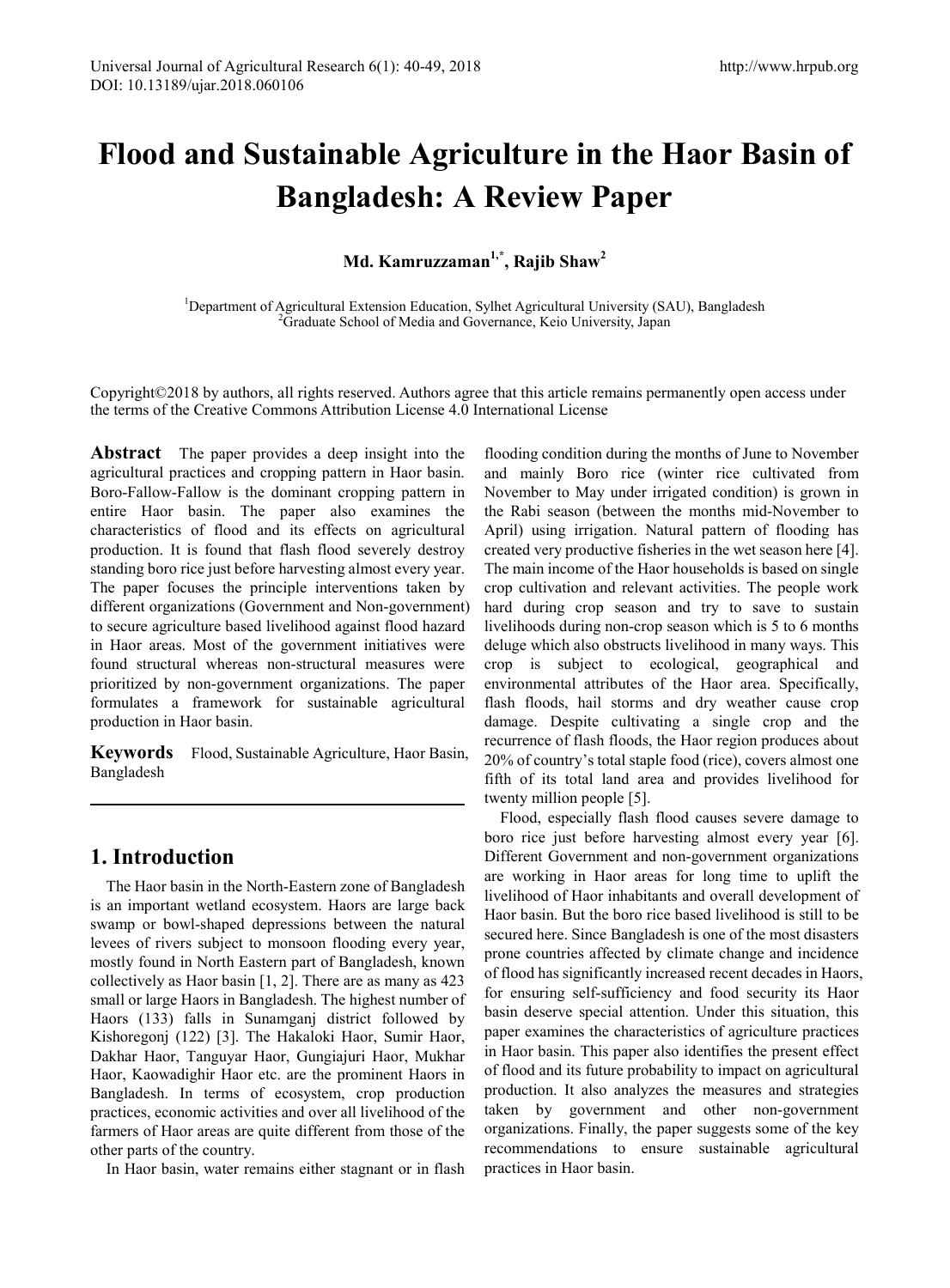# **2. Haors in Bangladesh**

The total area of the Haor-type wetland ecosystem in Bangladesh is 80,000 square kilometers. The core Haor area, alternatively referred to as the Haor basin or the Sylhet basin, is estimated to spread over an area of 25,000 square kilometers [7]. The Haor basin is bordered on three sides by the mountain ranges of India, with Meghalaya to the north, Tripura and Mizoram to the south, and Manipur and Assam to the east. The basin extends north to the foot of the Garo and Khasia Hills, and east along the upper Surma Valley to the Indian border [8].

The Haor basin is a mosaic of wetland habitats including rivers, streams and irrigation canals, large areas of seasonally flooded cultivated plains and hundreds of Haors and beels [9]. There are altogether 423 Haors comprising an area of about 8000 km<sup>2</sup> situated in seven districts: Sylhet, Moulavibazar, Habiganj, and Sunamganj in the NE, Netrokona and Kishoreganj in the north-central and Brahmanbaria in the central eastern region of Bangladesh [1, 10].

The river system of *Haor* region falls under the Meghna basin [10]. This wet land area is criss-crossed by numerous rivers coming down from the hills of India with huge amount of runoff water frequently causes flash flood and annually causes extensive flood routinely during monsoon [5]. The topography of Haor regions is uneven. Furthermore in terms of geographical elevation they are lower than the normal plain lands. Virtually all of this land is below 8 meters and is flooded for 7- 8 months to depths of 5 meters or more during the monsoon [11].



**Figure 1.** Haor areas in Bangladesh

|  |  | <b>Table 1.</b> Distribution of Haors and areas under Haor eco-system |
|--|--|-----------------------------------------------------------------------|
|  |  |                                                                       |

| <b>District</b> | Upazila                                                                                                 | Total area (ha) | Haor area (ha) | No. of Haors |
|-----------------|---------------------------------------------------------------------------------------------------------|-----------------|----------------|--------------|
| Sunamganj       | Sunamganj Sadar, Jagannathpur, Dharmapasha, Jamalganj,<br>Chhatak, Derai, Salla, Tahirpur, Bishambarpur | 367,000         | 268.531        | 133          |
| Sylhet          | Jaintiapur, Beanibazar, Fenchuganj, Balagonj, Biswanath                                                 | 349,000         | 189.909        | 43           |
| Habiganj        | Ajmerigonj, Hobiganj Sadar, Bahubal                                                                     | 263,700         | 109,514        | 38           |
| Maulvibazaar    | Maulivi Bazar Sadar, Kulaura, Rajnagar, Sreemangal                                                      | 279,900         | 47,602         | 4            |
| Netrokona       | Atpara, Barhatta, khaliajuri, Mohongonj, Madan, Kandua                                                  | 274.400         | 79.345         | 80           |
| Kishoreganj     | Mithamain, Karimgonj, Austragram, Itna, Nikli, Bazitpur,<br>Kuliarchar, Tarail, Bhairab, Katiadi        | 273.100         | 133.943        | 122          |
| Brahmanbaria    | Bhramanbaria Sadar, Nasirnagar                                                                          | 192,700         | 29,616         | 3            |
| Total           |                                                                                                         | 1.999.8000      | 858.450        | 423          |

Sources: [12, 13]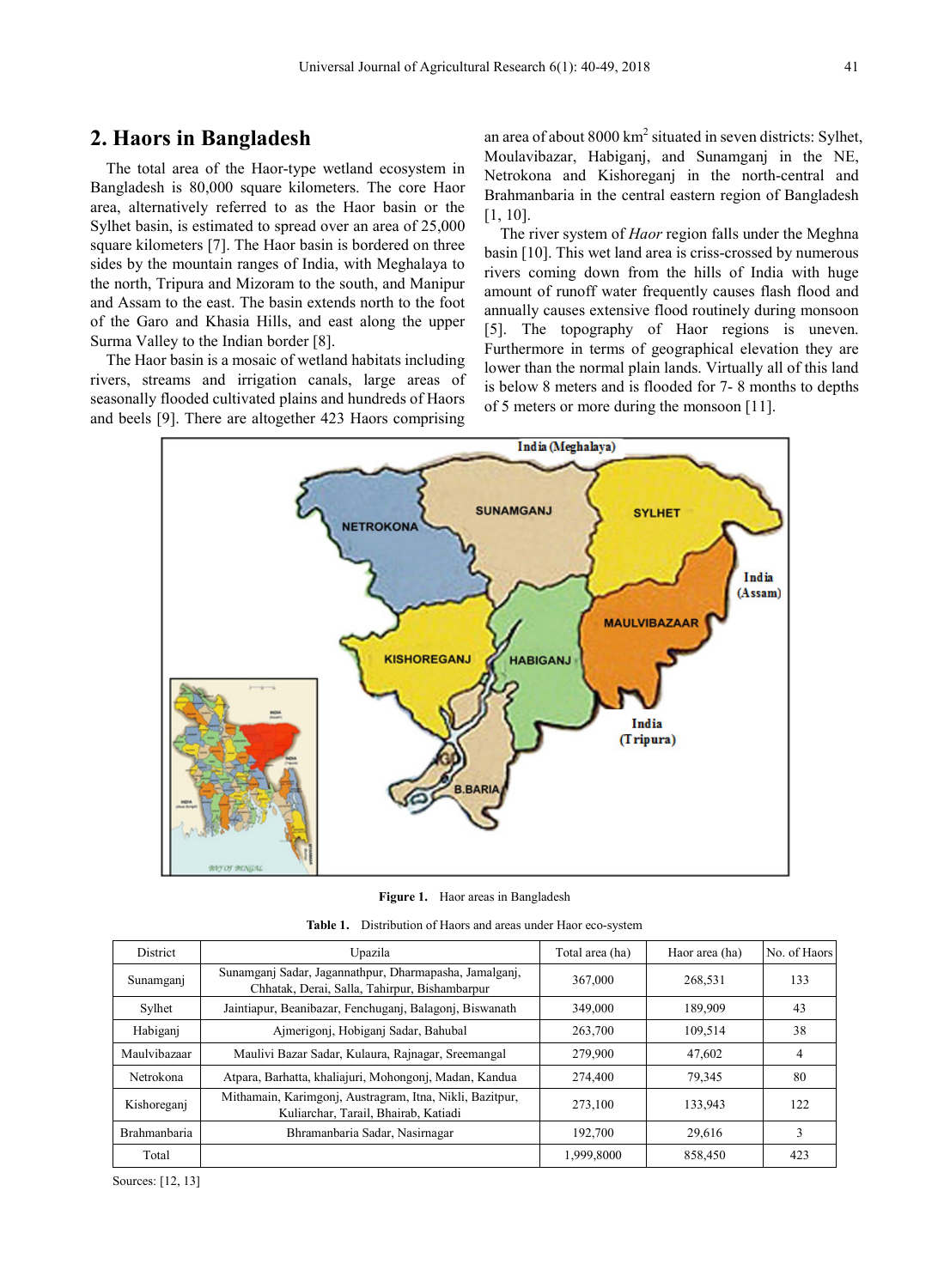## **3. Agricultural Activities in Haor Basin**

The total cultivated area in seven Haor districts is about 1.26 million hectares of which 0.68 million is under Haor [3, 14]. Since *Haor* goes under flooding (5-10 m) from late May to October, almost 80% of this area is covered by Boro rice, while only about 10% area is covered by T. Aman *(*wet season rice, cultivation period usually from June- July to October- November*)* production [14, 15]. It is worthy to mention that Haor areas contribute with 18% to the national rice production [16]. Basically rice based agriculture is dominant in Haor basin and other crops like potato, groundnut, sweet potato, mustard and pulses are grown in Rabi season to a small extent.

In the Haor areas of major Haor district Sunamgonj and Kishoregonj, more than 80% of the total cropped areas were covered by Boro-Fallow-Fallow cropping pattern [3]. Boro-Fallow-Fallow is a cropping pattern where crops are grown only in Rabi season (Nov-April) and land remains uncultivated during Aus (April-July) and Aman (July-Nov) season. Only winter crops can be practiced in this cropping

pattern. Aus rice (summer rice sown in March or April and harvested during the summer) is not grown in the Haor areas of Sunamgonj, Kishoregonj, Sylhet and Hobigonj [17]. Similarly, in Aman season rice is not grown profusely in the Haor areas of Sunamgonj, Kishoregonj and B.Baria [18]. In Haor basin, a little amount of T. Aus and T. Aman are grown in comparatively higher elevated lands at the side or end of the Haor [3]. Farmers prefer modern varieties over local varieties of rice. Most dominant rice varieties are BRRI Dhan-29, BRRI Dhan-28, BR-19, BR-14, Gochi, Rata etc.

In the Haor basin, there is land (10-40% of the Haor area varies from Haor to Haor) which is comparatively higher locally known as *Kanda*. Usually, recession of water from raised *kanda* lands gets faster and the lands become ready for agricultural activity 30 to 45 days ahead compared to the rice fields (low lying lands). Again, raised *kanda* lands are inundated lately by flash flood. But unfortunately *kanda* lands are mostly kept fallow throughout the year. The only difficulty of cultivation in *kanda* is lack of irrigation facilities [4, 19, 20].

**Table 2.** Distribution of cultivated land, land use pattern and cropping intensity of seven Haor districts of Bangladesh

|                 | Total<br>Land area              |                             | <b>Cultivated land under Haor</b> |                   | % of cropped area under | <b>Cropping</b>           |                           |                     |
|-----------------|---------------------------------|-----------------------------|-----------------------------------|-------------------|-------------------------|---------------------------|---------------------------|---------------------|
| <b>District</b> | cultivated land<br>(million ha) | under Haor<br>(million ha ) | (million ha)                      | % of Haor<br>area | Single<br>cropping      | <b>Double</b><br>cropping | <b>Triple</b><br>cropping | intensity<br>$(\%)$ |
| Sunamgonj       | 0.20                            | 0.18                        | 0.14                              | 78                | 44                      | 23                        | 3                         | 143                 |
| Kishoregonj     | 0.17                            | 0.15                        | 0.12                              | 80                | 14                      | 25                        | 12                        | 215                 |
| Netrokona       | 0.21                            | 0.14                        | 0.09                              | 61                | 15                      | 29                        | 8                         | 186                 |
| <b>Sylhet</b>   | 0.21                            | 0.05                        | 0.03                              | 60                | 28                      | 30                        | 4                         | 160                 |
| Hobigonj        | 0.19                            | 0.04                        | 0.04                              | 100               | 27                      | 27                        | $\overline{ }$            | 171                 |
| Moulvi Bazar    | 0.13                            | 0.09                        | 0.02                              | 22                | 22                      | 32                        | 5                         | 171                 |
| <b>B.</b> Baria | 0.15                            | 0.03                        | 0.01                              | 33                | 18                      | 29                        | 8                         | 189                 |
| Total           | 1.26                            | 0.68                        | 0.45                              | 66                |                         |                           |                           |                     |

Source: [3, 14, 17]

**Table 3.** Major Cropping patterns and area coverage (000 ha) by season of different crops in Haor areas

|                     |                            | Major Cropping patterns*      |                                     |                          | Season**  |             | % of area                           |
|---------------------|----------------------------|-------------------------------|-------------------------------------|--------------------------|-----------|-------------|-------------------------------------|
| <b>District</b>     | Pattern-1                  | Pattern-2<br>Pattern-3        |                                     | Aus                      | Aman      | <b>Boro</b> | under each<br><b>Haor districts</b> |
| Sunamgonj           | Boro-Fallow-Fallow<br>(86) | Fallow-B.Aman-Fallow (2)      | Fallow-Wheat-Fallow                 |                          |           | 135.89(63)  | 30                                  |
| Kishoregonj         | Boro-Fallow-Fallow<br>(82) | Wheat-Fallow-Fallow (3)       | G. nut-Fallow-Fallow                |                          |           | 117.15 (94) | 26                                  |
| <b>Netrokona</b>    | Boro-Fallow-Fallow<br>(78) | Mustard-Fallow-Fallow (6)     | Boro-Fallow-T.Aman                  | 4.88 (89)                | 40.56(50) | 45.98(62)   | 20                                  |
| <b>Sylhet</b>       | Boro-Fallow-Fallow<br>(60) | Fallow-B. Aman-Fallow<br>(21) | Fallow-Fallow-T.Aman<br>(4)         | $\overline{\phantom{a}}$ | 19.65(2)  | 14.10(60)   | 7                                   |
| Hobigonj            | Boro-Fallow-Fallow<br>(68) | Boro-B.Aman-Fallow (8)        | <b>B.Aman-Fallow-Fallow</b><br>(12) | $\overline{\phantom{a}}$ | 10.00     | 33.00 (87)  | 10                                  |
| <b>Moulvi Bazar</b> | Boro-Fallow-Fallow<br>(64) | Fallow-B. Aman-Fallow<br>(18) | Fallow-Aus-T.Aman                   | 0.29(72)                 | 6.71(3)   | 10.28(70)   | 4                                   |
| <b>B.</b> Baria     | Boro-Fallow-Fallow<br>(72) | Fallow-B.Aman-Fallow (6)      | Boro-Fallow-T.Aman<br>(5)           |                          |           | 14.12(72)   | 3                                   |
| Total               |                            |                               |                                     | 4.19(83)                 | 76.92(27) | 358.38 (73) | 100                                 |

Source: [3, 14, 17]

\*Figures in the parentheses indicate percent of the total area of the patterns

\*\*Figures in the parentheses indicate percent area under Modern Varieties (MVs)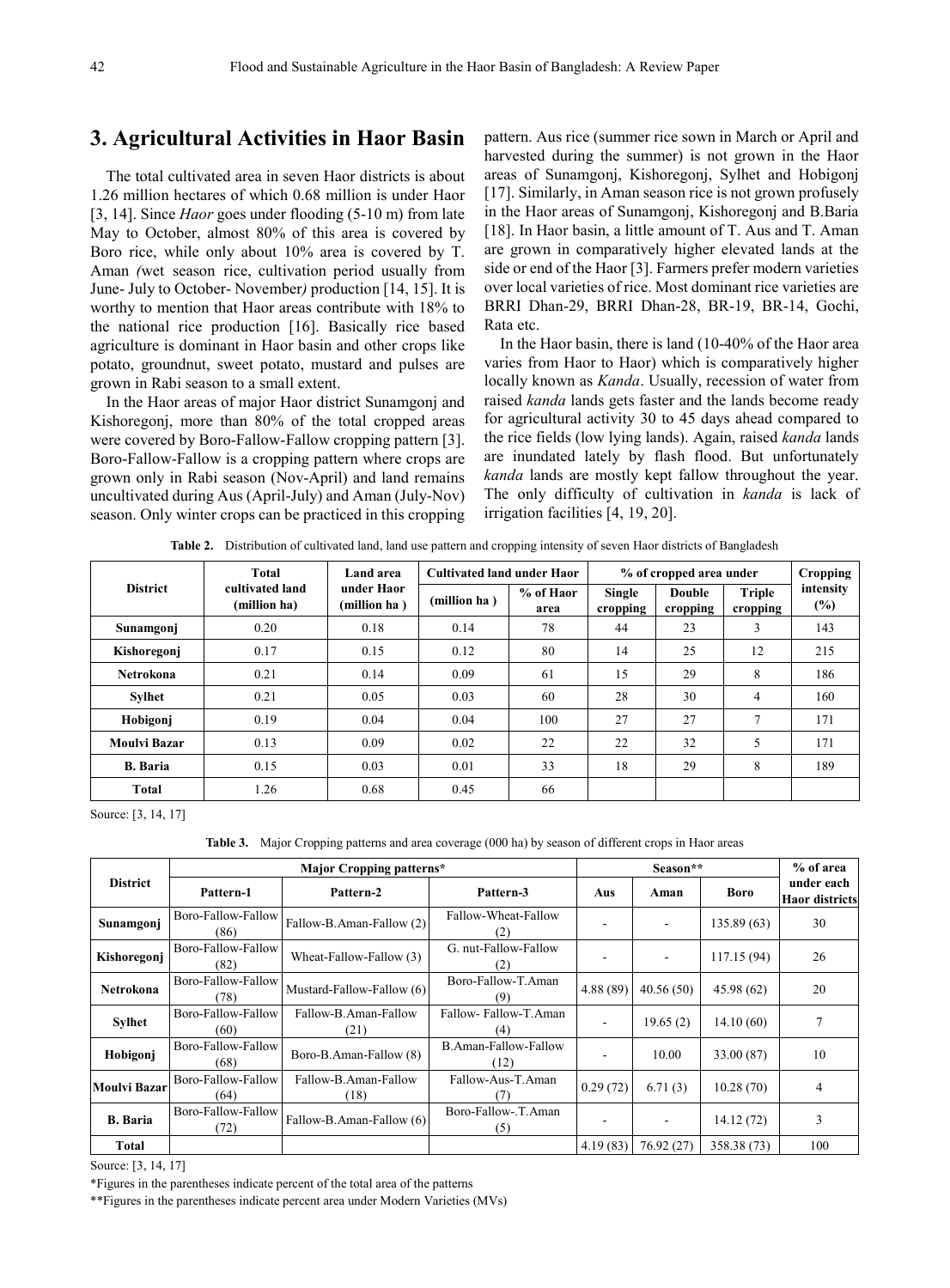|                     |             | Percent (%) area covered |                     |                     |        | Yield (t/ha)*            |                          |                          |                          |             |        |
|---------------------|-------------|--------------------------|---------------------|---------------------|--------|--------------------------|--------------------------|--------------------------|--------------------------|-------------|--------|
| <b>District</b>     |             |                          |                     |                     |        |                          |                          | Aman                     |                          | <b>Boro</b> |        |
|                     | <b>BR14</b> | <b>BR19</b>              | <b>BRRI</b> dhan 28 | <b>BRRI</b> dhan 29 | Others | Hybrid                   | Aus                      | <b>B.</b> Aman           | MV                       | MV          | Hybrid |
| Sunamgonj           |             | 15                       | 15                  | 43                  | 22     | $\overline{\phantom{0}}$ |                          | $\overline{\phantom{0}}$ | $\overline{\phantom{0}}$ | 4.3(2.39)   | 5.50   |
| Kishoregonj         | 14          | 4                        | 12                  | 49                  | 20     | 0.24                     |                          | ۰                        | ۰                        | 5.37(2.24)  | 5.82   |
| Netrokona           | 14          | 6                        | 20                  | 40                  | 18     | 0.10                     | 3.03(2.38)               | 2.39                     | 4.33(2.58)               | 5.07(3.03)  | 6.72   |
| <b>Sylhet</b>       | 11          | 13                       | 21                  | 22                  | 31     | 0.34                     |                          | 2.19                     | 4.25(2.88)               | 4.33(2.46)  | 5.65   |
| Hobigonj            | 3           |                          | 14                  | 52                  | 24     | 0.12                     | $\overline{\phantom{a}}$ | 1.84                     | ۰                        | 4.93(2.39)  | 5.45   |
| <b>Moulvi Bazar</b> | 6           | 19                       | 28                  | 27                  | 20     | $\blacksquare$           | 3.10(1.36)               | 2.13                     | 4.09(2.24)               | 4.10(2.24)  | 5.78   |
| <b>B.</b> Baria     | 6           | 12                       | 27                  | 40                  | 15     | 0.14                     | 3.12(1.68)               | 2.22                     | 4.23(2.45)               | 4.85(2.54)  | 5.92   |

**Table 4.** Cultivation of modern Boro varieties and yield (t/ha) of rice in the Haor areas of Bangladesh

Source: [3, 14, 17]

\*Figures in the parentheses indicate yield of Local Variety of rice

It is interesting to note that, almost 100% Haor area of Habiganj district is under cultivation. In Kishoregonj and Sunamgonj districts 80 and 78% of the Haor areas are under crop cultivation, respectively. On the other hand, in Moulavibazar and B. Baria only 22 and 33% of the Haor areas are under cultivation, respectively. Overall 66% of the Haor basin is under crop production [3]. Poor irrigation facility is the major hindrance for expansion of boro rice here.

# **4. Flood Affecting Crop Production in Haor Basin**

There are mainly two phases of flood in Haor basin i.e. the early flood (pre-monsoon) phase and the deeply flooded (monsoon) phase. Early flood occurs in April and extend until June where as deeply flood remain from June to November. Early flood results in flash flood causes huge damage to the standing crop of boro rice while deeply flood get little crop in the field to damage [21].

The flashfloods, caused due to sudden flow of rainwater from adjacent Indian Hills of Assam and Meghalaya poses a high risk of damage to the standing winter boro rice crop just 2 to 3 weeks before harvesting [10]. Flashflood remains as the major climate risks to thousands of rice farmers in the region over years. Flash flood occurs in the area almost every year. Severity depends on time and quantity of rainfall in the hill and drain out capacity of main rivers.

Flash floods normally occur between mid-April to May. The duration of flash flood is usually from few hours to few days and carried through the area with enormous flow. The haor region belongs to the Meghna basin and catchment of the Shillong Plateau located to its north across the borders with India, and the Tripura Hills located at its southeastern reaches. The places with the highest recorded rainfall such as Cherrapunjee and nearby Mawsynram (with >11,000mm annual rainfall) are located just north of the *Haors* located in Netrokona and Sunamganj districts [4]. The Haor basin is fed by numerous rivers rising in these hills and pressure of hilly flow plus rain fed water in the rivers reach to such a level to overflow or wash out the

embankments/dams or banks of the river/canal and to enter into the Haor. Siltation has raised the Haor and riverbeds made them unable to hold much water and severity of flash flood intensifies. Early invasion of flash flood causes heavy damage to the standing crops of the Haor leaving no or limited scope for harvesting.

In recent years, flashflood hit Sunamganj district and other Haor areas fifteen days earlier than thirty to forty years back. On the other hand, local farmers switched to cultivate HYV rice from local boro rice variety that are of longer duration. As for example, BRII Dhan- 29 takes about 30 days more time to harvest compared to the local boro rice variety. For this reason, farmer get ten to fifteen days less for boro rice cultivation than thirty years ago. This consequence often invites boro rice subject to flash flood [10].

Flash flood damages crop in *Haor* alternate years. During the period from 2000 to 2004, Boro crop areas in Sylhet division that has been fully and partially damaged by flash floods were about 4.7 lakh and 3.0 lakh acres respectively. Loss of boro paddy production during these periods was about 5.7 lakh metric tons [22]. In 2003 over 80% of rice amounting to 0.6 million tons was completely damaged due to flashfloods [4]. In 2007, the Haor basin has lost about 1.30 million tons of rice due to severe flood [23]. In 2010, flash flood took place in April just prior to the boro harvesting season and about 30,000 hectares boro cultivated area were ruined and accounted for a loss of about 150,000 metric tons of rice [24, 25, 26].

During flash floods, sediment transport rates increase significantly of the rivers. Due to high intensity of rainfall in adjacent Indian hills coarser sediment such as big sized stone, boulders etc. start to erode from the hilly catchment area and move along the rivers. Over the years, sediment has got deposited mainly on the riverbed and depressed portion of the *Haor*. According to local people, about 4 to 5 m sediment has been deposited in some places on the riverbed, which has created an obstruction for water flow, allowed flood waters to overflow the banks easily [22]. Due to deposition of sediment, the wetland beds have been raised causing scarcity of water in the dry season and ultimately hampering rice production in boro season.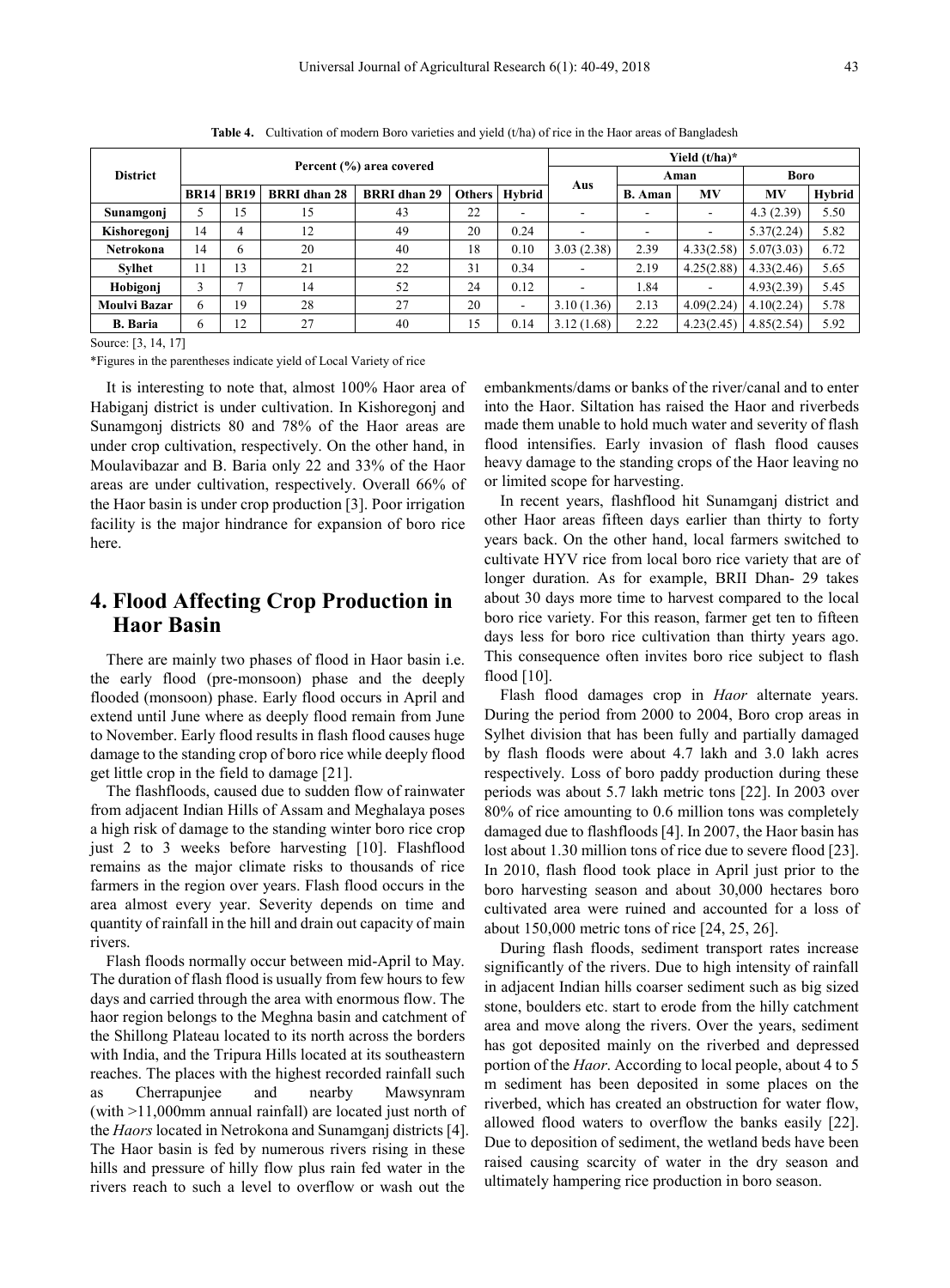# **5. Future Threats of Flood on Agriculture in Haor Basin**

Haor basin is a tectonic depression and is being pushed down as the Indian plate collides with the Eurasian plate. The Sylhet sub-basin is sinking at 2.1cm per year because of down-thrusting under Shillong massif [28]. However, based on analysis of sediment thickness, some say the rate of sinking is much less at 2-4 mm/year [29]. In any case, this sinking will mean that annual flooding will become more extensive.

According to the PRECIS ensemble model outputs (where at least 75% of the models show agreement), the rainfall volume and runoff in the Haor region and its upstream catchment will be increased by at least 40mm, 90mm and 150mm during peak monsoons of 2020s, 2050s and 2080s, respectively. Cloud cover is more likely to concentrate over the Meghna catchment, especially over Meghalaya, indicating perhaps higher levels of rainfall and runoff in the *Haor* influence region. The additional water in the eastern Himalayan rivers, under a business as usual condition, is likely to create drainage congestion, which in turn will aggravate floods. This high intensity floods occurring at higher frequencies will affect livelihoods of Haor inhabitants adversely.

According to the same model outputs, there will be a shift in peak rainfall towards May (away from mid-July to mid-August), with a decrease in rainfall in August. As a consequence, there will be sharp and short-duration high intensity rainfall events in the neighborhood of *Haors*, especially during pre-monsoon (i.e., March-April-May period). The anomaly with respect to 1961-2000 baselines will be increasingly higher with time throughout the present century. This will have huge implications in terms of increased possibilities of earlier than usual flash flood with a potential loss of standing crops in the *Haor*. An analysis of extreme weather indicators such as 'one day maximum rainfall' (Rx1) and 'maximum rainfall in five consecutive days' (Rx5) show that with time there will be a general increase in occurrence of short but high-intensity rainfall events in the pre-monsoon triggering multiple episodes of flash floods [10].

Forest in the hilly areas and Haor basins used to slow down the flow of water, and more water were seeped into local soils for storage. Due to increased deforestation (natural & manmade) in Indian border, Meghalaya Hills and Haor basin, flash flood will hit ten to fifteen days earlier [4]. So flood is a great threat for crop production not only for present time but more for the upcoming future in Haor basin. Since, Boro crops remain standing condition during March-April; an effective early warning system (EWS) for early flood would be key step for future agricultural sustainability here [10].

| Year | Flood water entered the Haor | Inundating the boro crops | <b>Extent of damage</b> | Damaged boro<br>crop (ha) | Cost of damaged<br>crops (Lac taka) |
|------|------------------------------|---------------------------|-------------------------|---------------------------|-------------------------------------|
| 1996 | 16 March                     | 18 March                  | 75%                     | 29,822                    | 4102.07                             |
| 1997 | 22 May                       | 24 May                    | 15%                     | 9,830                     | 1,278.84                            |
| 1998 | 20 May                       | 23 May                    | 40%                     | 11,579                    | 2,365.02                            |
| 1999 | 03 May                       | 06 May                    | 45%                     | 10,950                    | 976.65                              |
| 2000 | 28 April                     | 30 April                  | 70%                     | 1,355                     | 420.14                              |
| 2001 | 27 April                     | 30 April                  | 75%                     | 4,963                     | 1,899.95                            |
| 2002 | 14 April                     | 18 April                  | 70 %                    | 21,677                    | 7,058.16                            |
| 2003 | 27 May                       | 30 May                    | 20%                     | 20,997                    | 8,666.87                            |
| 2004 | 13 April                     | 15 April                  | $90\%$                  | 95,402                    | 34,860.40                           |
| 2005 | 22 May                       | 25 May                    | 15%                     |                           |                                     |

**Table 5.** Damage caused by flash flood on crop production in Sunamgonj Haor areas

Source: [27]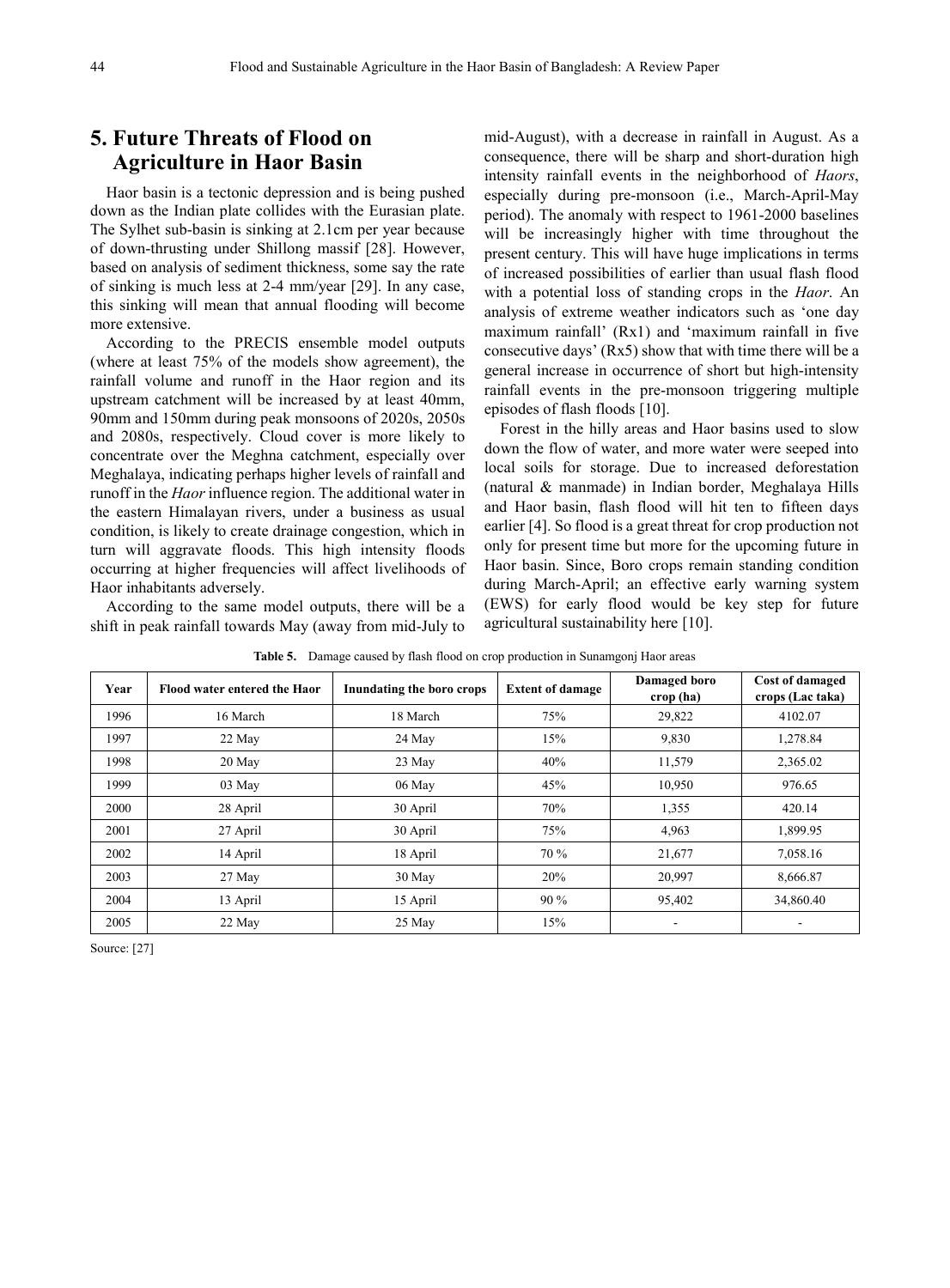# **6. Interventions Taken to Combat Agricultural Production against Flood in Haor Basin**

Government has taken mostly structural measures against flood in Haor areas to sustain agricultural production. Submersible embankments were constructed in entire Haor system during the 1980s and 1990s to divert/ delay flash flood in crop field. But it has failed to protect crop from flood every year [10]. Dredging of river and canals are done here. For sustainable livelihood development of Haor and wetland people and to maintain biodiversity and ecosystem Bangladesh Haor and Wetland Development Board (BHWDB) was established [9]. Non-structural measures are taken by different organizations (e.g. Bangladesh Rice Research Institute (BRRI), Bangladesh Institute of Nuclear Agriculture (BINA), Bangladesh Agriculture Research Institute (BARI), Department of Agricultural Extension (DAE) to a small extent from the government side to increase crop production in Haor areas. Their services are limited to the small scale demonstration and expansion of probable short duration rice varieties and providing free seeds, fertilizer after flood. An effective flood forecasting early warning system is still to be developed.

On the other hand, different NGOs like CARE Bangladesh (Shouhardo-II project), Oxfam Novib, BCAS, Winrock international, Intercorporation, and CNRS etc. are working in Haor areas to sustain crop production against flood hazard. Their initiatives are basically non-structural. They usually perform motivational work through training and demonstration. They drive farmers to adopt short duration rice varieties and alternate crops to combat flood damage [10]. Some of their techniques got popularity and high adoption among Haor farming community against flash flood. However, at the local level, farmers usually reduce loss of flood risk by early harvesting of immature crop, low investment in terms of inputs, labor on boro rice cultivation etc.

|  |  | Table 6. Initiatives taken by different agencies to reduce flood hazard on crop production in Haor basin |
|--|--|----------------------------------------------------------------------------------------------------------|
|  |  |                                                                                                          |

| Government                                                             | <b>NGOs</b>                                                                                    | Local/ personal                                  |
|------------------------------------------------------------------------|------------------------------------------------------------------------------------------------|--------------------------------------------------|
| Construction of earthen submergible embankments across the             | Providing training on modern rice cultivation                                                  | Early harvesting of immature Boro                |
| <i>Haor</i> region                                                     | techniques                                                                                     | rice                                             |
| Dredging of rivers and canals                                          | Demonstration of short duration varieties                                                      | Providing less input on rice<br>cultivation      |
| Small scale demonstration of shorter maturing variety such as          | Motivating to adopt floating bed for vegetable                                                 | Using kanda land for crops other                 |
| BRII Dhan 28 and BRII Dhan 45 by BRRI                                  | cultivation                                                                                    | than rice                                        |
| Extension of BRRI Dhan 51, 52 by Department of Agriculture             | Introducing high value crop e.g. vegetables,                                                   | Early sowing of rice just after                  |
| Extension (DAE) for flash flood prone areas in the Aman season         | spices, pulses etc.                                                                            | removal of monsoon flood water                   |
| Emphasis to develop modern Boro rice varieties which can be            | Creating awareness on flash flood and possible                                                 | Search rice varieties that can be                |
| grown in a shorter time frame                                          | remedies                                                                                       | harvested before flash flood                     |
| Giving free seeds and fertilizers after flood                          | Popularizing no-tillage potato cultivation under<br>water hyacinth mulch in wet sown condition | Crop seed preservation                           |
| Training to farmers to use new crop technologies                       | Providing credit for agricultural tools, inputs                                                | Cultivating potato, mustard to a<br>small extent |
| Developing and piloting flood forecasting early warning system         | Adapting wetland harvesting plant                                                              |                                                  |
| Enable farmers to participate in selected market-based value<br>chains | Adoption of Murta cultivation and weaving shitol<br>pati                                       |                                                  |
|                                                                        | Inspiring to plant bamboo, Hijol, Koroch etc.                                                  |                                                  |
|                                                                        | Introducing short duration hybrid rice                                                         |                                                  |
|                                                                        | Encouraging timely sowing of boro rice with<br>short duration variety                          |                                                  |
|                                                                        | Use of kanda land for vegetables, spices                                                       |                                                  |
|                                                                        | Homestead vegetable and spices cultivation                                                     |                                                  |

**Source:** [2, 4, 6, 9, 10, 21, 27, 28, 30]

## **7. Recommended Strategies and Way Forward**

Haor basin contains immense opportunity for agricultural practices and livelihood improvement of its inhabitants. Since most of the land are single cropped and flooded every monsoon, its soil is distinctly more fertile than any other Agri Ecological Zones (AEZ) of Bangladesh. Bumper production in every year and significant contribution to national rice production is the evidence of such productivity in this region. The impact of climate change especially flood is a major threat to sustain productivity and single boro rice crop based livelihood here over the years. The future prediction of flood especially early flash flood due to increased rainfall in Meghna basin has aggravated the overall scenario. Different research findings and field surveys conclude on non-structural measures of flood to ensure sustainable agricultural practices in Haor basin.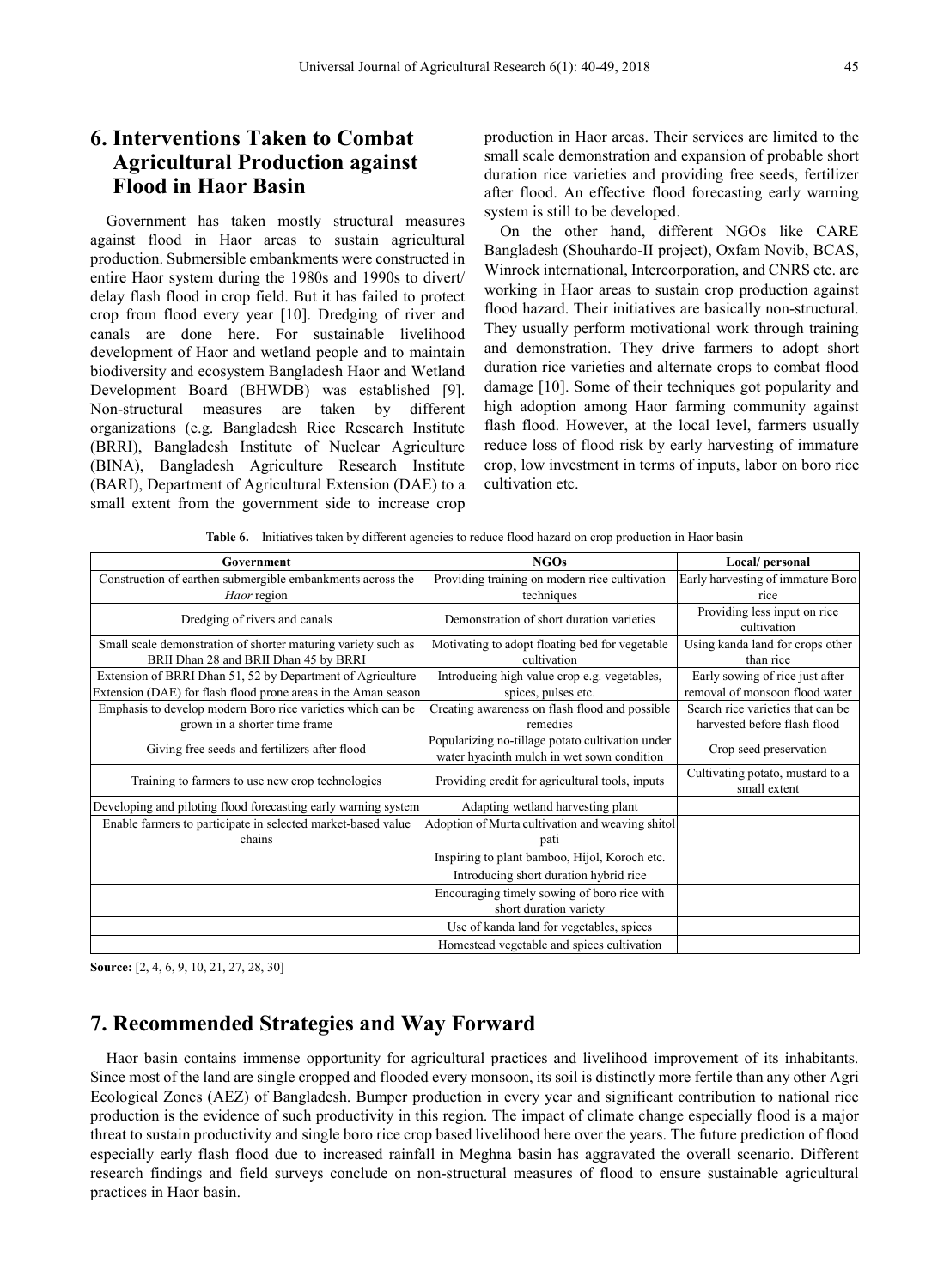As a consequence, a comprehensive and integrated action plan and effective implementation strategies is to be developed. Bangladesh Haor and Wetland Development Board (BHWDB) can play the leading rule in this regard. Existing research organizations like Bangladesh Rice Research Institute (BRRI), Bangladesh Agricultural Research Institute (BARI), Bangladesh Institute of Nuclear Agriculture (BINA) etc. should concentrate research on Haor based crop technologies to address flood risk. The existing extension policies of Department of Agricultural Extension (DAE) should be restructured and strengthened in Haor basin considering it as a special and unique region. Ministry of Disaster Management and Relief, Bangladesh Meteorological Department (BMT) can share their experience, expertise and strength in this regard.

It is very worthy to mention that the Haor and its neighboring districts have three public universities (Sylhet Agricultural University (SAU) & Shahjalal University of Science and Technology (SUST) in Sylhet and Bangladesh Agricultural University (BAU) in Mymensingh). Existing Agronomy and Haor Agriculture department of SAU, recently launched Haor Agricultural Research and Development Institute of BAU should focus both fundamental and recent agro-based issues of Haor basin in course curricula and other relevant departments should adopt this topic. The academician of those varsities can devote their research to Haor basin addressing flood and agricultural sustainability with collaboration to government and foreign donors.



**Figure 2.** Framework for sustainable agricultural production in Haor basin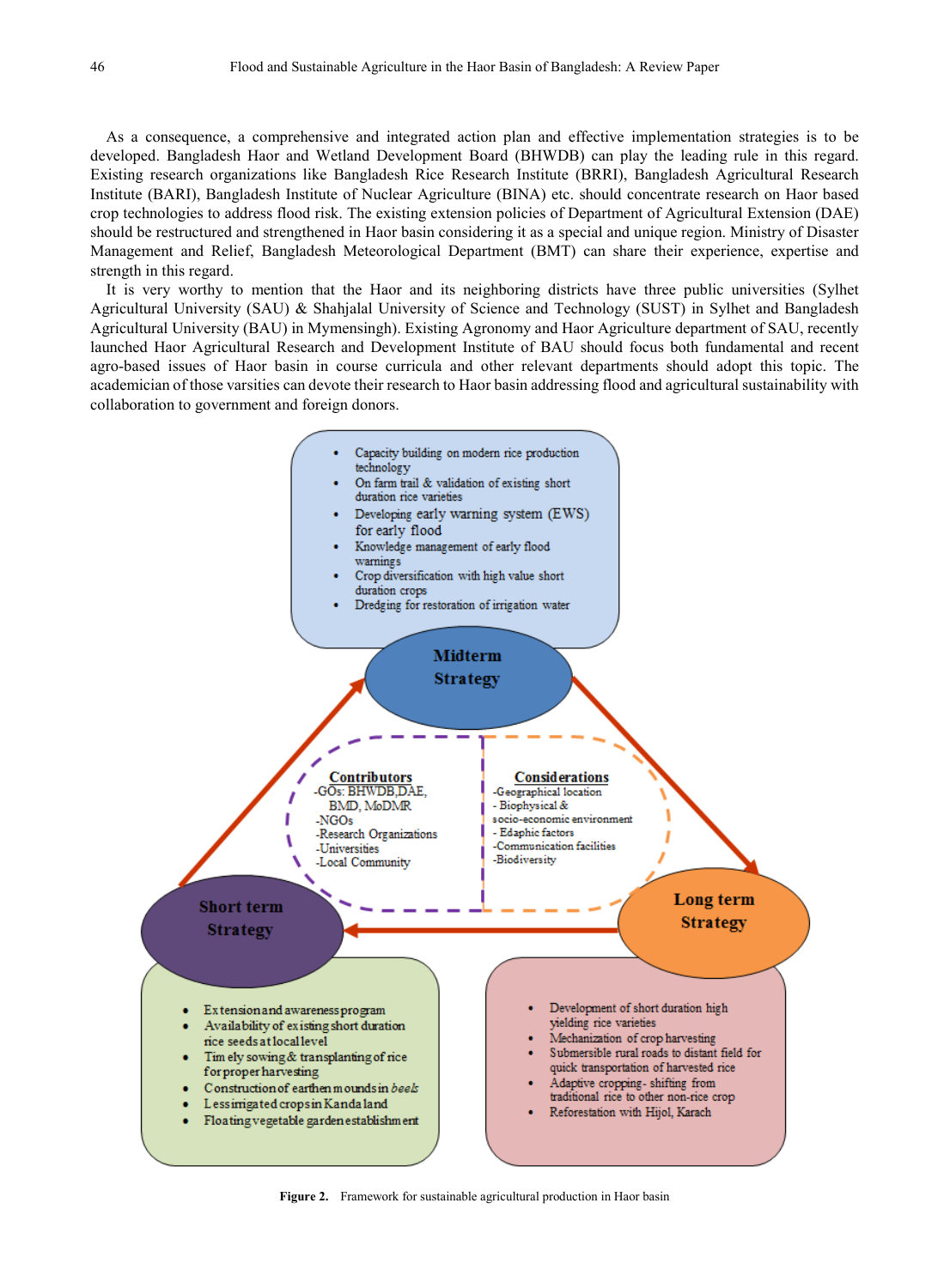NGOs have significant opportunities in Haor livelihood improvement for their strength to reach to the door step of its beneficiaries and proven performance among Haor community. In all steps of planning and implementation, community participation should be ensured. Geographical location, communication facilities, biophysical and socio-economic environment, edaphic factors, biodiversity etc. must be considered as principal determinants. The pilot program for ensuring sustainable agriculture in Haor basin could be the integration of following short term, midterm and long term strategies.

#### **Short Term Strategies**

- Widespread extension and motivational activities for increased awareness about the present and future threat of flash flood at the grass root level through lecturing, preparing poster, leaflet, booklet, folders.
- To ensure rice based livelihood, quality seeds of existing short duration and submergence variety like BRII Dhan-28, BRII Dhan-52 should be made available at local level. Timely sowing and early boro transplanting should be ensured for punctual harvesting. Construction of earthen mounds in the deep *beels* to enable the farmers to pile up their paddy even if incoming flash flood start to inundate the *beel*. This is how more time will be employed to harvest the paddy rather concentrating on immediate transportation to safety. When the water level will rise, the farmers will be able to take their produce home from the temporary *killa*s by using boats.
- Since *kanda* is lack of irrigation facilities, crops which need less irrigation can bring vast fallow land under production. Alternative Rabi crops can be grown here, for example – pulses, oil seeds, cereals and vegetables etc.
- Establishment of demonstration plot of floating vegetable gardens, providing inputs and training to disseminate and wide adoption among more than six months deeply flooded Haor communities.

#### **Mid-term Strategies**

- Capacity building through field training, motivation as well as cross visits to popularize modern rice production technology amongst the farming communities. On farm trail and demonstration of existing short duration rice varieties and their validation on farmers' field is essential. Introducing Alternate Wet and Dry method (AWD) to increase boro rice coverage in water scarce Haor areas in winter season.
- By combined national action an effective early warning system (EWS) for early flood is to be developed for the farmers of Haor basin.
- Knowledge management of early flood warnings in remote areas among farming communities in Haors. The Haor population's ability to avoid damages could be greatly enhanced if knowledge driven products are developed and shared in right time and using right dissemination language(s) and modalities.
- Indigenous Technical Knowledge (ITKs) and Community Based Adaptation (i.e., CBA) strategies of crop practices to reduce flood risk are to be identified and scientifically approved; environment friendly techniques are to be widely disseminated among Haor communities.
- Crop diversification with high value short-duration vegetables like tomato, cauliflower, pulse crops like mungbean, lentil, spices like onion, garlic and many other cereals and tuber crops that could be harvested much earlier to avoid flash flood.
- Effective dredging of rivers and canals to delay overflow and restoration of irrigation water in Rabi season.

#### **Long Term Strategies**

- Development of eco-system based short duration (110-120 days), high yielding rice varieties for Haor basin to eschew flash flood. Creating awareness, providing loan, institutional support to farmers and farmer cooperatives to introduce and adopt mechanization of cutting paddy that could allow farmers to complete their harvest before the onrush of flash flood water. Expansion of (submersible) rural roads to the distant crop fields to reduce sensitivity of the harvesting process and quick transportation of rice from risky low-lying lands having the threat of flash flood.
- Social and institutional work to sensitize farmers to make a shift from their traditional preference over rice to other non-rice crops thus ensuring adaptive cropping.
- A baseline data is to be collected on the occurrence time of flash flood from seven Haor districts, conduction of district specific time line analysis and preparation of flash flood calendar for judicial cropping pattern and variety selection.
- Environment and eco-system friendly effective submersible embankments should be constructed in early season in flash flood areas so that the flood water can't destroy the standing crops.
- Wide plantation of Hijal (*Barringtonia acutangula*), Korock (*Pongamia pinnata*) and other common trees like mandair, mera and barun to maintain eco-system and reduce deforestation in Haor basin.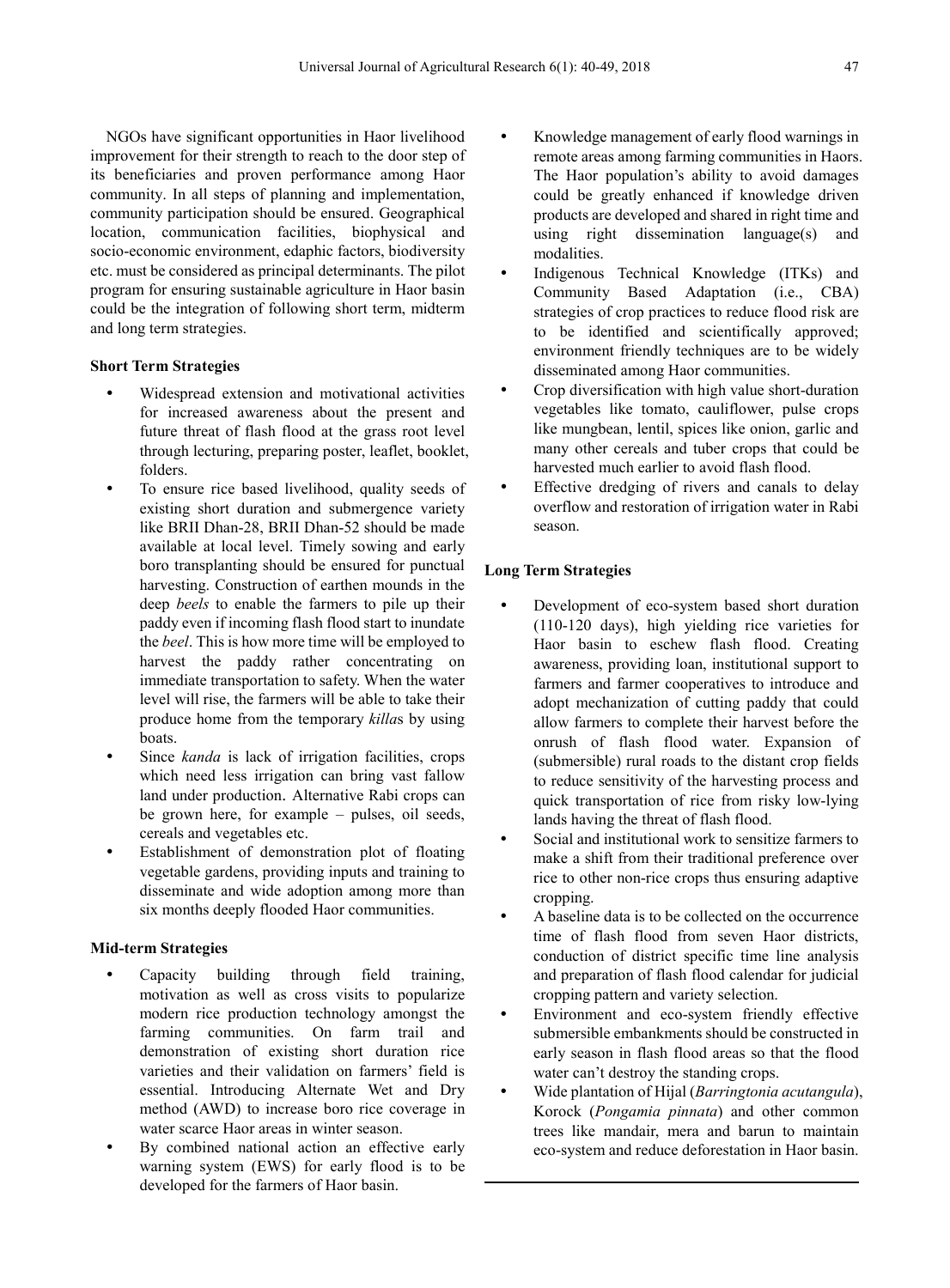### **REFERENCES**

- [1] Miah, M. R. 2013. Enhancing Food Security through Acclimatized Species Domestication in the Haor Region. *ABC Journal of Advanced Research*, 2(1): 49-65.
- [2] Irfanullah, M. H., Azad, M. A. K., Kamruzzaman, M. and Wahed, M.A. 2011. Floating Gardening in Bangladesh: A Means to Rebuild Life after Devastating Flood. *Indian Journal of Traditional Knowledge*, 10(1): 31-38.
- [3] Alam, M. S., Quayum, M. A. and Islam, M. A. 2010. Crop Production in the Haor Areas of Bangladesh: Insights from Farm Level Survey. *The Agriculturists,* 8(2):88-97.
- [4] Climate Change Cell (CCC). 2009. Adaptive Crop Agriculture Including Innovative Farming Practices in Haor Basin. Climate Change Cell, DoE, MoEF; Component 4b, CDMP, MoFDM. June 2009, Dhaka. ISBN: 984-300-003312-5.
- [5] Rabby, T. G., Alam, G. M., Mishra, P. K., Hoque, K. E., Nair, S. 2011. Different Economic and Policy Perspectives in Micro Population for Sustainable Development: A Study of the Haor Livelihood in Bangladesh. *Afr. J. Bus. Manage*, 5(6):2475-2492.
- [6] Comprehensive Disaster Management Programme (CDMP ll). 2014. District Level Disaster Management Plan Development, District- Sunamganj. Ministry of Disaster Management and Relief. Government of the People's Republic of Bangladesh.
- [7] The World Conservation Union (IUCN). 2007. Communities and Forest Management in South Asia; page 32; ISBN 2-8317-0554-1.
- [8] Bennett, S., Scott, D., Karim, A., Sobhan, I., Khan, A. and Rashid, S. M. A. 1995. Interpretive Description of the Region's Wetlands, Wetland Resources Specialist Study, Northeast Regional Water Management Plan, Bangladesh Flood Action Plan 6, Bangladesh Water Development Board.
- [9] Hussain and Salam. 2007. Basic Service Delivery Advocacy: Review Report, Development Wheel (DEW), Dhaka.
- [10] Ahmed, A. U. 2012. Bangladesh Environmental and Climate Change Assessment. Main report, prepared for IFAD's Country Strategic Opportunities Programme 2012-2018.
- [11] NERP. 1995. Specialist Study Wetland Resources, Final Report; Northeast Regional Water Management Project, FAP-6, Flood Plan Coordination Organization, October, 1995.
- [12] Asiatic Society of Bangladesh. 2003. Banglapedia, Dhaka.
- [13] Master Plan of Haor Area. 2012. Ministry of Water Resources, Government of the People's Republic of Bangladesh.
- [14] Huda, M. K. 2004. Experience with Modern and Hybrid Rice Varieties in Haor Ecosystem: Emerging Technologies for Sustainable Rice Production. Twentieth National Workshop on Rice Research and Extension in Bangladesh. Bangladesh Rice Research Institute. Gazipur-1701, 19- 21 April 2004.
- [15] Karim, M. M. 2013. Crop Diversification and Intensification

in a Village of Dingaputa Haor. *M.S. (Ag.Agron.) Thesis*, Department of Agronomy, Bangladesh Agricultural University, Mymensingh.

- [16] Huq, S., Rahman, A. K. M. A., Ali, S. M. I., Moeller, P. and Gnoyke, P. 2012. Conference Proceedings on 1st National Conference, Community Based Adaptation to Climate Change in Bangladesh Community Based Adaptation to Climate Change in Bangladesh. Bangladesh Centre for Advanced Studies (BCAS), Dhaka, Bangladesh, 08-09 April 2012.
- [17] Department of Agricultural Extension (DAE). 2007. Department of Agricultural Extension, Field Crops Wing, Khamar Bari, Farmgate, Dhaka-1215.
- [18] Bangladesh Rice Research Institute (BRRI). 2004. Twentieth National Workshop on Rice Research and Extension in Bangladesh. Emerging Technologies for Sustainable Rice Production. Bangladesh Rice Research Institute, Gazipur-1701. 19- 21 April 2004.
- [19] Hassan, A. W. R., Aziz, M., Rahman, M. and Talukder, B. A. 2011. Report on Regional Workshop (Inception & Planning) in Four Climatic Vulnerable Regions of Bangladesh. Disaster and Climate Risk Management in Agriculture (DCRMA) Project (CDMP‐II/DAE Part), Department of Agricultural Extension (DAE), Ministry of Agriculture (MoA), Government of the People's Republic of Bangladesh.
- [20] Islam, M. A. 2010. Adaptive Crop Agriculture Including Innovative Practices in Haor Basin. Centre for Natural Resource Studies (CNRS), Bangladesh. Proceedings of the South Asia Regional Consultations on Strengthening Climate Resilience through a Climate Smart Disaster Risk Management Approach. Faridabad, Delhi NCR, India, 14 – 16 June, 2010.
- [21] HILIP. 2011. Bangladesh: Haor Infrastructure and Livelihood Improvement Project. Main Report, Volume I, Report No.: 2263-BD.
- [22] Ministry of Environment and Forests (MoEF). 2012. Second National Communication of Bangladesh to the United Nations Framework Convention to the Climate Change. Government of the People's Republic of Bangladesh.
- [23] Sikder, M. A. I. 2013. Climate Change and Bangladesh Agriculture: Country Profile. Submitted as country paper in the Workshop on Developing Farming Systems for Climate Change Mitigation, 26-30 August 2013, Colombo, Sri Lanka.
- [24] JNA. 2014. Pre-Disaster Secondary Data. The JNA Consolidation Project, Bangladesh.
- [25] Ministry of Environment and Forests (MoEF). 2013. Climate Change and Agriculture in Bangladesh: Information Brief. Government of the People's Republic of Bangladesh.
- [26] Islam, M. M., Bhuiyan, M. N. K. and Harun, M. Y. 2012. Development of Value Chain: An Effective Way of Profitable Duck Farming in Haor Areas of Bangladesh. INFPD Good Practices of Family Poultry Production Note No 04.
- [27] Center for Natural Resources Studies (CNRS). 2009. Adopting Early Warning System to Address Flash Flood in the Deeply Flooded Haor (Wetland) Basin in North-East